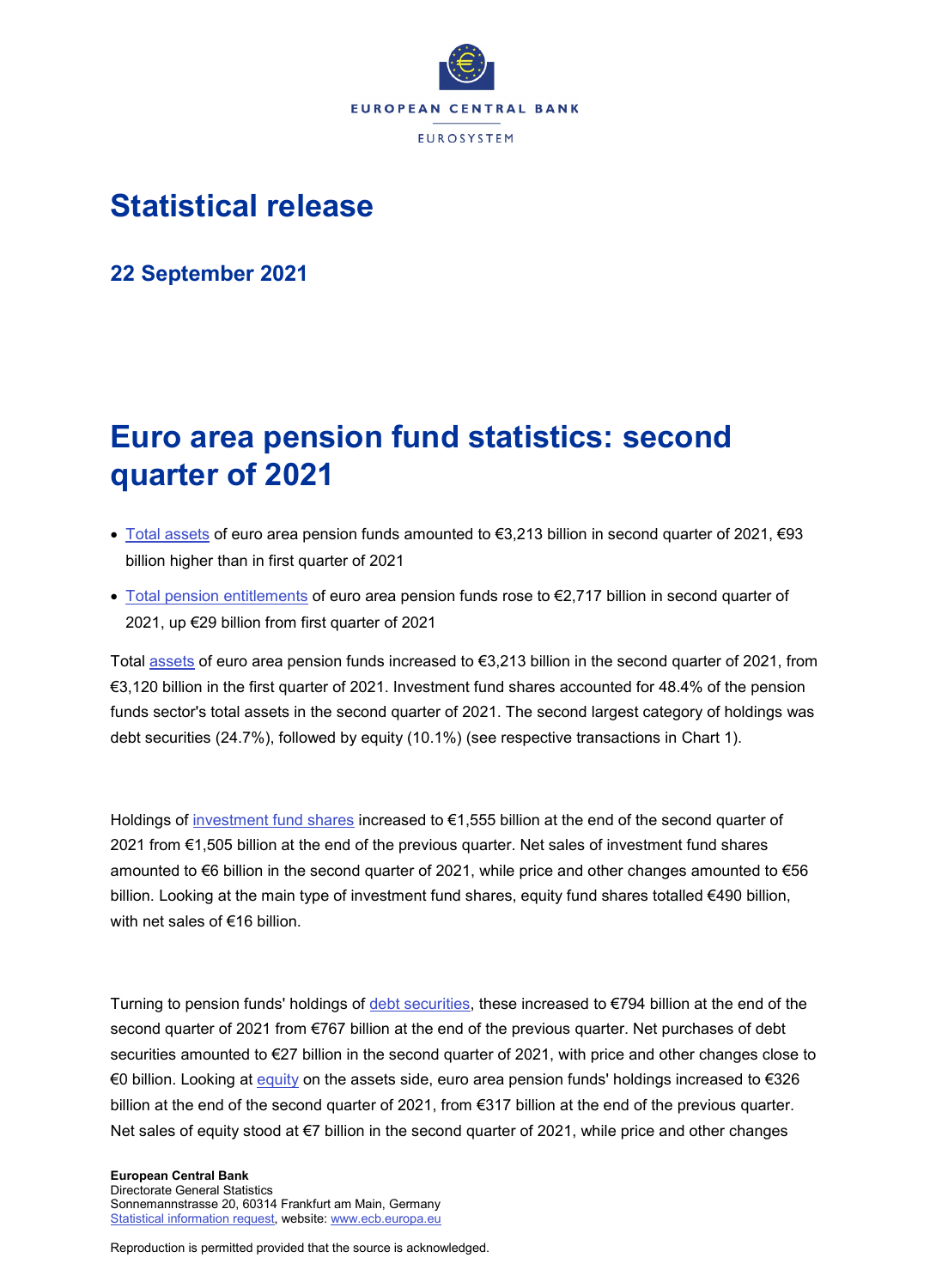stood at €15 billion.

### **Chart 1**

Transactions in main assets of euro area pension funds in the second quarter of 2021

(quarterly transactions in EUR billions; not seasonally adjusted)



[Data for main assets of euro area pension funds](https://sdw.ecb.europa.eu/browseSelection.do?type=series&q=PFBR.Q.U2.S.S129.A30.T.4.W0.S1._T.EUR%2c+PFBR.Q.U2.S.S129.A50.T.4.W0.S1._T.EUR%2c+PFBR.Q.U2.S.S129.A61.T.4.W0.S1._T.EUR%2c+PFBR.Q.U2.S.S129.A621.T.4.W0.S1._T.EUR%2c+PFBR.Q.U2.S.S129.A622.T.4.W0.S1._T.EUR%2c+PFBR.Q.U2.S.S129.A623.T.4.W0.S1._T.EUR%2c+PFBR.Q.U2.S.S129.A624.T.4.W0.S1._T.EUR%2c+PFBR.Q.U2.S.S129.A625.T.4.W0.S1._T.EUR%2c+PFBR.Q.U2.S.S129.A626.T.4.W0.S1._T.EUR%2c&node=SEARCHRESULTS&ec=&oc=&rc=&cv=&pb=&dc=&df=)

In terms of the main liabilities, total [pension entitlements](https://sdw.ecb.europa.eu/browseSelection.do?type=series&q=PFBR.Q.U2.S.S129.L43.T.1.W0.S1._T.EUR+PFBR.Q.U2.S.S129.L43B.T.1.W0.S1._T.EUR+PFBR.Q.U2.S.S129.L43C.T.1.W0.S1._T.EUR+PFBR.Q.U2.S.S129.L43.T.4.W0.S1._T.EUR+PFBR.Q.U2.S.S129.L43.T.5.W0.S1._T.EUR+PFBR.Q.U2.S.S129.L43.T.8.W0.S1._T.EUR+PFBR.Q.U2.S.S129.L43B.T.4.W0.S1._T.EUR+PFBR.Q.U2.S.S129.L43C.T.4.W0.S1._T.EUR&node=SEARCHRESULTS&ec=&oc=&rc=&cv=&pb=&dc=&df=) of pension funds amounted to €2,717 billion in the second quarter of 2021, up from €2,688 billion in the first quarter of 2021. Defined benefit pension schemes amounted to €2,236 billion, accounting for 82.3% of total pension entitlements. Defined contribution pension schemes totalled €481 billion, accounting for 17.7% of total pension entitlements. Net purchases of defined benefit schemes amounted to €9 billion in the second quarter of 2021, while those of defined contribution schemes came to €3 billion. Price and other changes of total pension entitlements amounted to €16 billion.

**For queries, please use the [statistical information request](https://ecb-registration.escb.eu/statistical-information) form.**

**European Central Bank** Directorate General Statistics Sonnemannstrasse 20, 60314 Frankfurt am Main, Germany [Statistical information request,](https://ecb-registration.escb.eu/statistical-information) website: [www.ecb.europa.eu](http://www.ecb.europa.eu/)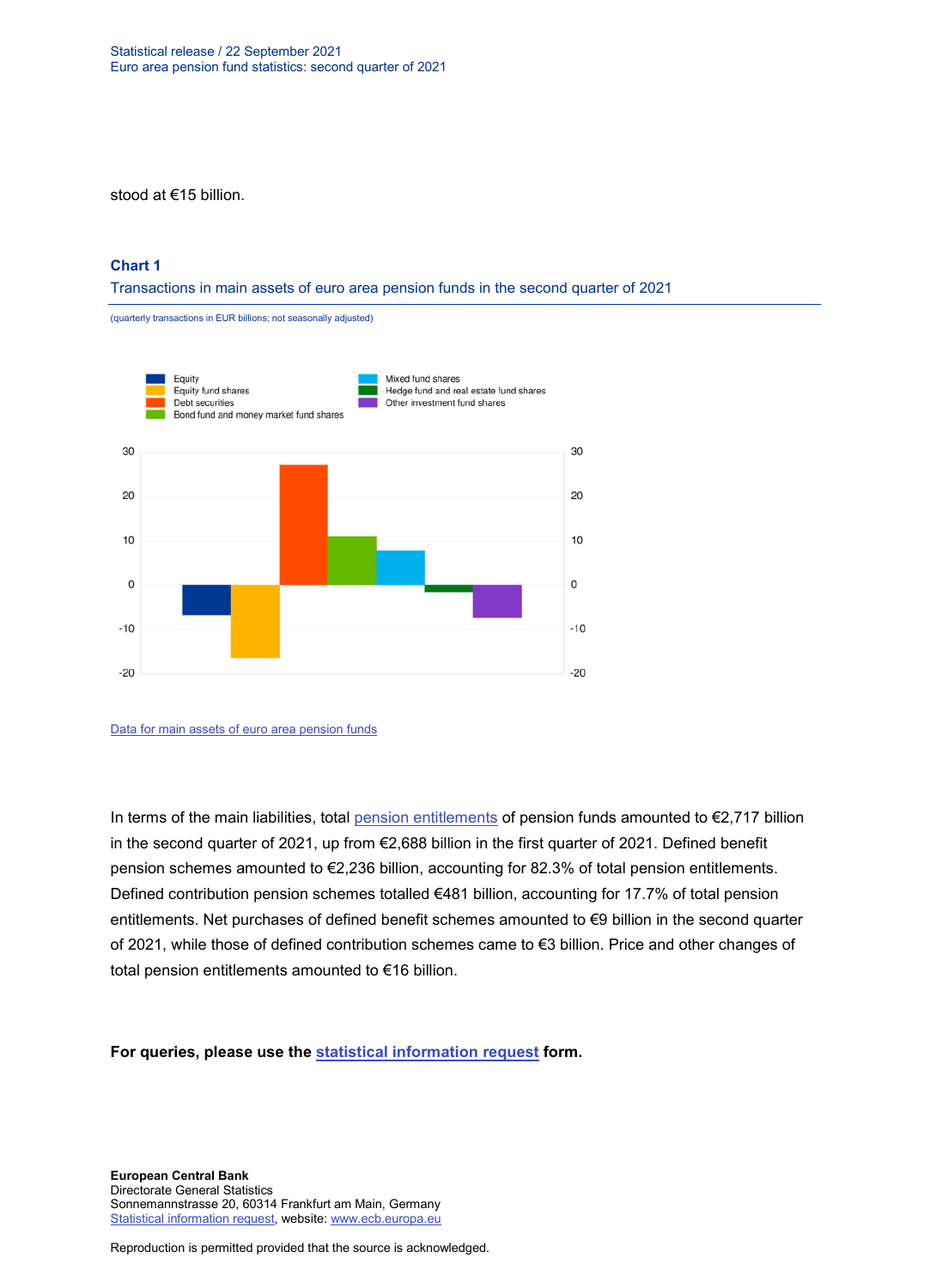#### **Notes:**

"Defined benefit schemes" includes hybrid schemes.

"Investment funds" includes money market funds and non-money market funds.

Hyperlinks in the main body of the statistical release and in the annex table lead to data that may change with subsequent releases as a result of revisions. Figures shown in the annex table are a snapshot of the data as at the time of the current release.